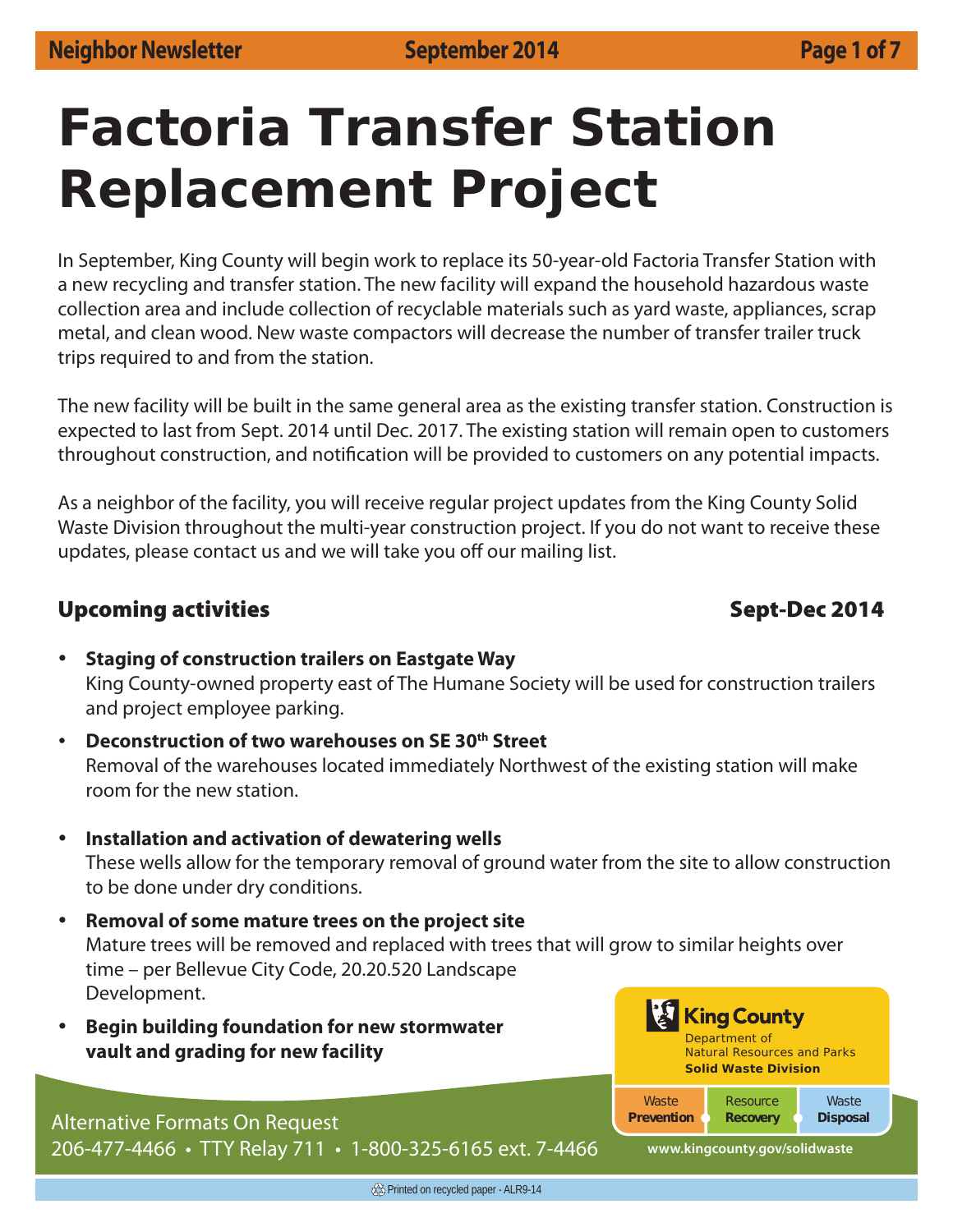### **Neighbor Newsletter September 2014 Page 2 of 7**

### **Construction work hours**

Monday-Friday: 7 a.m. to 6 p.m., Saturday: 9 a.m. to 6 p.m. \*\*Nighttime drilling work is planned from early Nov. to mid Dec. 2014\*\*

All work hours and associated noise will conform to Bellevue City Code, permit requirements and noise regulations.

### **For more information**

Visit http://your.kingcounty.gov/solidwaste/facilities/factoria-replacement-project.asp for project information or call King County Solid Waste Division. On weekdays from 8:30 a.m. to 4:30 p.m., call 206-477-4466. For urgent concerns afterhours, weekends and holidays, call 206-263-1000. En septie

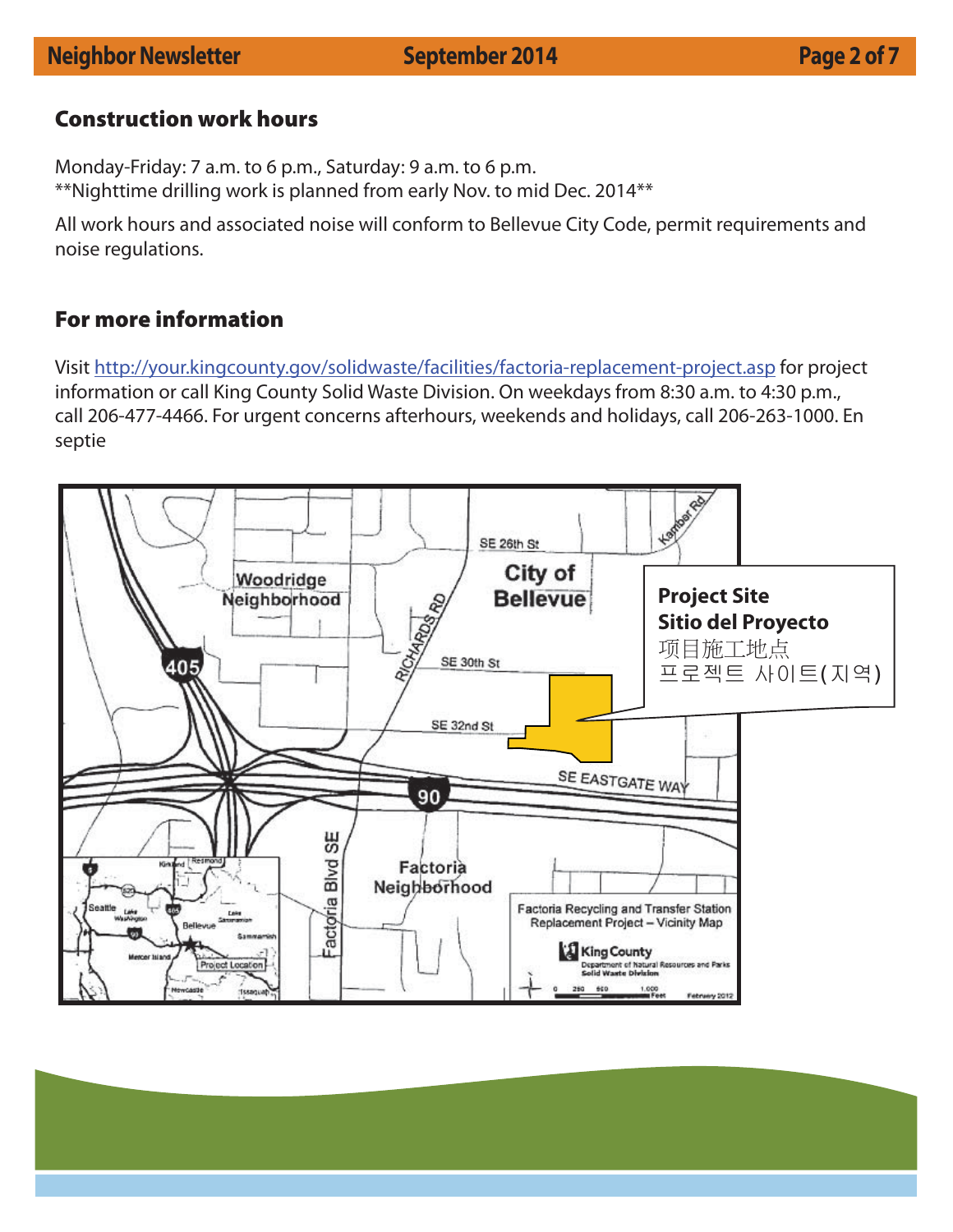*Spanish*

## **Proyecto de reemplazo de la estación de transferencia Factoria**

### **Boletín informativo para el vecindario septiembre de 2014**

En septiembre, el condado de King comenzará a trabajar para reemplazar su estación de transferencia Factoria, de cincuenta años de antigüedad, con una nueva estación de transferencia y reciclaje. La nueva instalación ampliará el área de recolección de residuos peligrosos domésticos e incluirá la recolección de materiales reciclables tales como residuos de jardín, dispositivos, chatarra y madera limpia. Las compactadoras de residuos disminuirán la cantidad de viajes del tráiler de transferencia requeridos desde la estación y hacia ella.

La nueva instalación se construirá en la misma área general en la que se encuentra la estación de transferencia actual. Se espera que la construcción se extienda desde septiembre de 2014 hasta diciembre de 2017. La estación existente permanecerá abierta para los clientes durante la construcción y se les notificará sobre cualquier efecto potencial.

Como vecino de la instalación, recibirá actualizaciones regulares del proyecto de parte de la División de Residuos Sólidos del Condado de King durante este proyecto de construcción de varios años. Si no desea recibir dichas actualizaciones, comuníquese con nosotros llamando al número telefónico y lo eliminaremos de nuestra lista de correo.

### **Próximas actividades sep-dic 2014**

- % **Preparación de los remolques de construcción en Eastgate Way** La propiedad del condado de King ubicada al este de The Humane Society se utilizará para los remolques de construcción y como estacionamiento para los empleados del proyecto.
- % **Deconstrucción de dos almacenes en SE 30th Street** (inmediatamente hacia el noroeste de la estación actual). La eliminación de los almacenes dejará lugar para la nueva estación.
- % **Instalación y activación de los pozos de extracción de agua** Estos pozos permiten la eliminación temporal del agua subterránea del sitio para permitir que la construcción se realice en condiciones secas.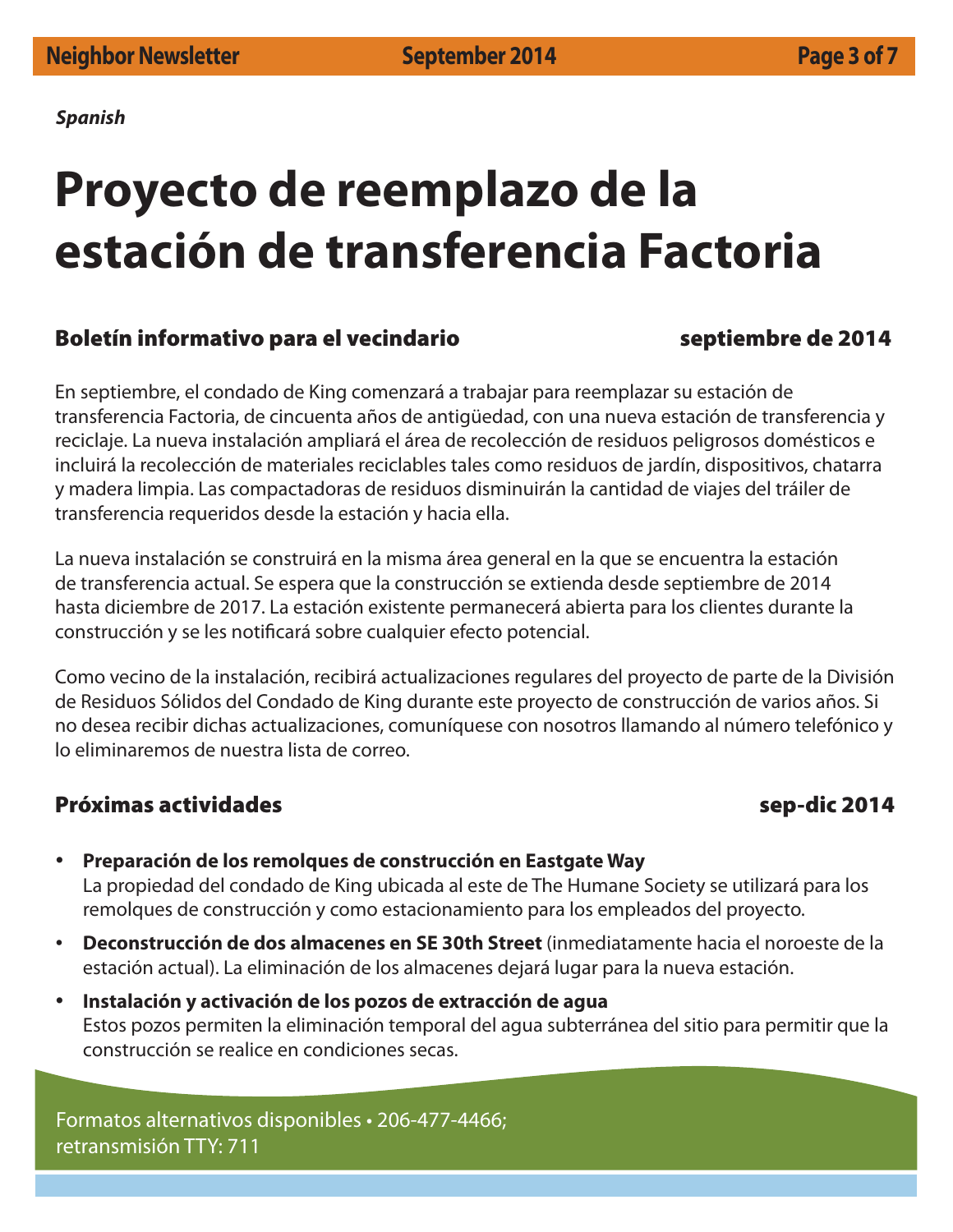- % **Eliminación de algunos árboles maduros del sitio del proyecto** Los árboles maduros se eliminarán y se reemplazarán con árboles que crecerán hasta alcanzar alturas similares con el tiempo (según el Código Local de Bellevue, 20.20.520 Desarrollo Paisajístico).
- % **Comenzar la construcción de los cimientos de la nueva bóveda para agua de lluvia y la nivelación para la nueva instalación.**

### **Horarios de las obras de construcción**

De lunes a viernes: de 7 a.m. a 6 p.m., sábados: de 9 a.m. a 6 p.m. \*\*Se planifican obras de perforación durante la noche desde comienzos de noviembre hasta mediados de diciembre de 2014\*\*

Todos los horarios de obra y los ruidos relacionados con esto se adecuarán al Código Local de Bellevue, a los requisitos de la licencia y a las regulaciones de ruido.

### **Más información**

Visite http://your.kingcounty.gov/solidwaste/facilities/factoria-replacement-project.asp para obtener más información sobre el proyecto o llame a la División de Residuos Sólidos del Condado de King. Los días hábiles, de 8:30 a.m. a 4.30 p.m., llame al 206-477-4466. En caso de asuntos urgentes fuera del horario de atención, fines de semana y feriados, llame al 206-263-1000.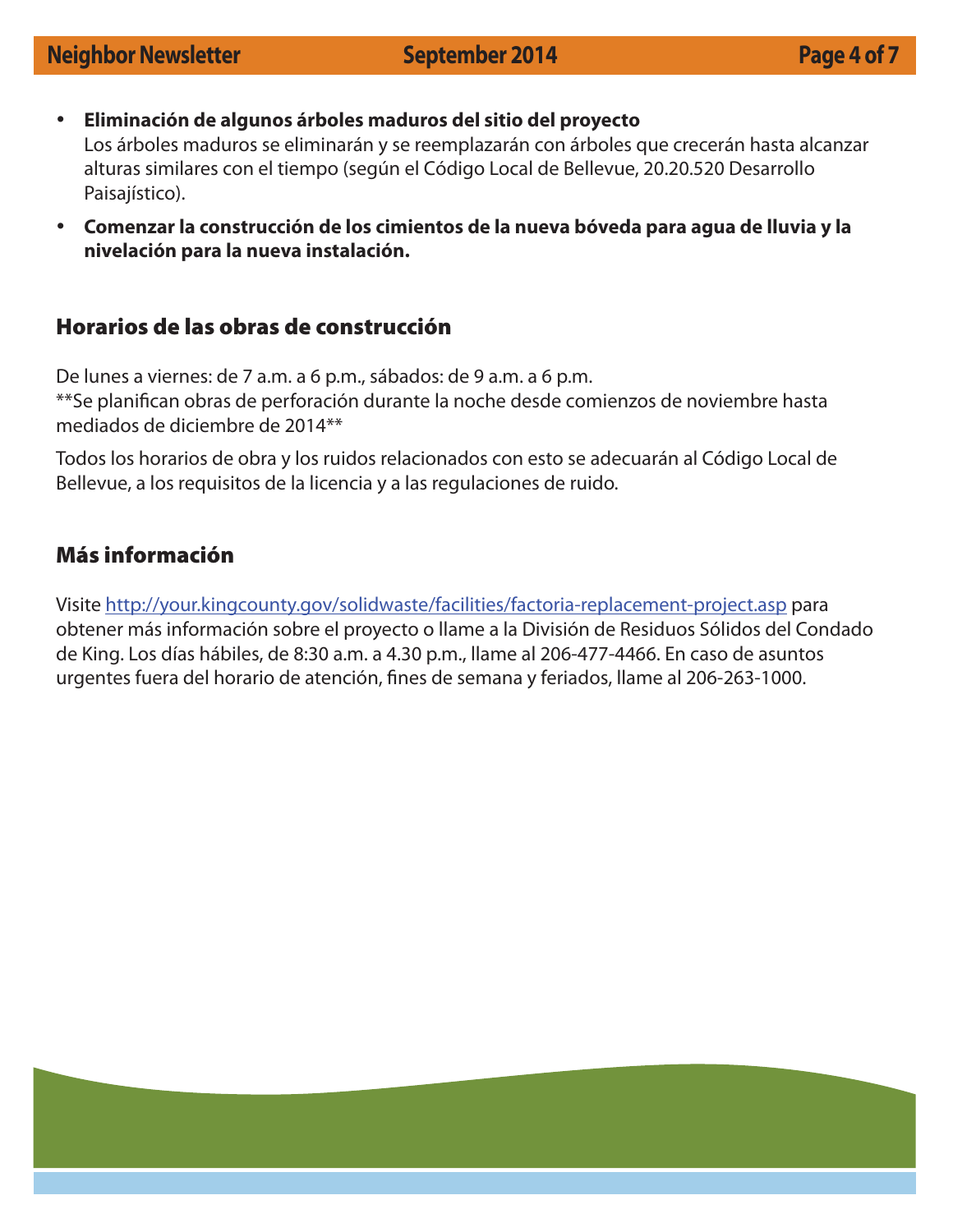### *Chinese*

## 费多利亚垃圾转运站升级项目

### 社区通知 しょうかん しょうかん しゅうしゃ おおや おおや 2014年9月

今年九月起, 金郡将开始把己有50年历史的费多利亚垃圾转运站升级成为新的垃圾回收和转运 中心。这个新的设施将扩展当前家庭有害垃圾的回收区域,并将负责包括庭院垃圾,电器,废 金属和木材在内的可回收垃圾的收集。新增的垃圾压缩机也将会减少垃圾转运车往来转运中心 的次数。

这个新的设施将在目前转运站的所在区域开工建设。预计工期为2014年9月至2017年12月。目前 的转运站在施工期间将继续对公众开放,如有任何变动以未来通知为准。

作为社区一员,您将会在施工的几年间定期从金郡固体垃圾部收到项目最新进展通报。如您不 想收到定期通报,请通过电话联系我们,我们将会把您移出我们的发送名单。

### ণሶᔰⲴᯭᐕ ᒤᴸᴸ

- 在Eastgate Way上停置工程拖车 人道社团 (The Humane Society) 以东, 金郡郡有的场地将被用作工程拖车和施工人员车辆 停放点。
- SE 30th Street上两个仓库的拆除 紧靠目前转运站西北 拆除仓库将为新转运站腾出场地。
- **←安装和启用除水井** 这些除水井将被用来暂时去除工地地表水以便施工能在干燥条件下进行。
- 从项目工地上移除一些树木

有些树木将被除, 新的树木将被补种以便其长到与周围树木相似高度 - 依据贝尔维尤市 政条例 (Bellevue City Code), 20.20.520 城市景观发展 (Landscape Development)

开始为新的暴雨水导流管道打地基和为新设施平整地面

欢迎索取更多版本 206-477-4466; TTY转: 711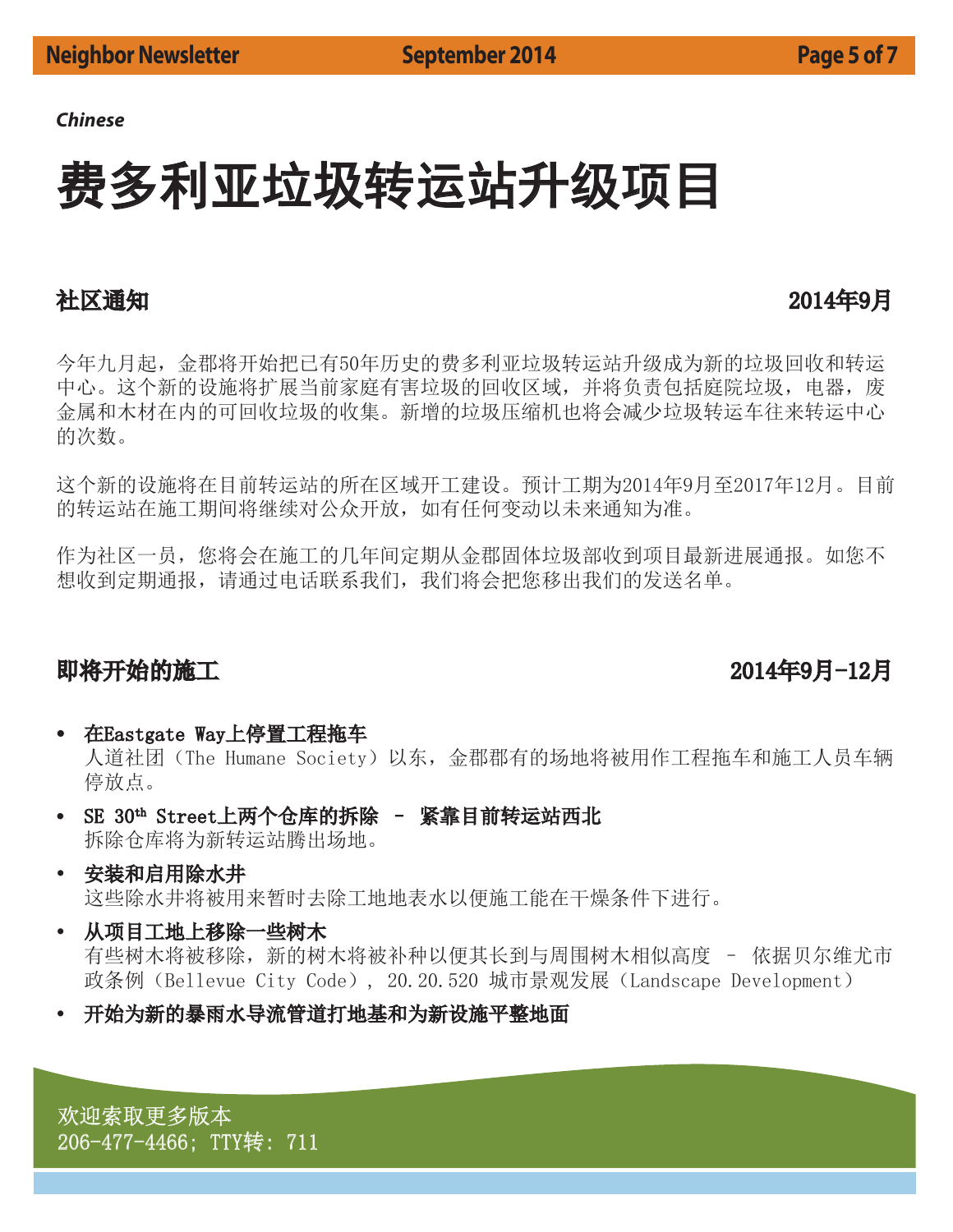### **Neighbor Newsletter September 2014 Page 6 of 7**

### 施工时间

周一至周五: 早上7点至晚上6点 \*\*夜间钻井工作安排在2014年11月上旬至12月中旬\*\*

所有施工时间和相关噪音限制管理都依据贝尔维尤市政条例 (Bellevue City Code)

### 更多信息

请访问http://your.kingcounty.gov/solidwaste/facilities/factoria-replacementproject. asp 来获取更多项目信息, 或者致电金郡固体垃圾部206-477-4466, 工作日早上8: 30至下午4: 30。如有在非工作时间有紧急情况通报,请致电206-263-1000。

### *Korean*

## 팍토리아 트란스페르 스테이션 교체 프로젝트

### ≘㢨ⶸG⎨㏘⤼䉤G G GGGGGGGGGGYWX[≸G`㠈

킹 카운티는 9월에 그 50세의 팍토리아 트란스페르 스테이션을 새로운 재활용 및 트란스페르 스테이션으로 대체하는 작업을 시작한다. 새로운 시설이 가정용 유해 폐기물 수집영역을 확장하여 마당 쓰레기, 가전 제품, 고철 및 깨끗한 목재 등의 재활용 재료의 수집을 포함한다. 쓰레기압축기가 스테이션에 운항시키는 트란스페르 트레일러 트럭의 트리프를 감소한다.

새로운 시설은 기존의 트란스페르 스테이션이 있는 곳과 같은 일반적인 지역에 건설된다. 건설은 2014년 9월부터 2017년 12월 때까지 지속될 것으로 예상된다. 기존 스테이션이 새로운 시설의 건설하는 동안 고객에게 열려 있고 잠재적 영향에 대해 알림을 고객에게 제공 될 것이다.